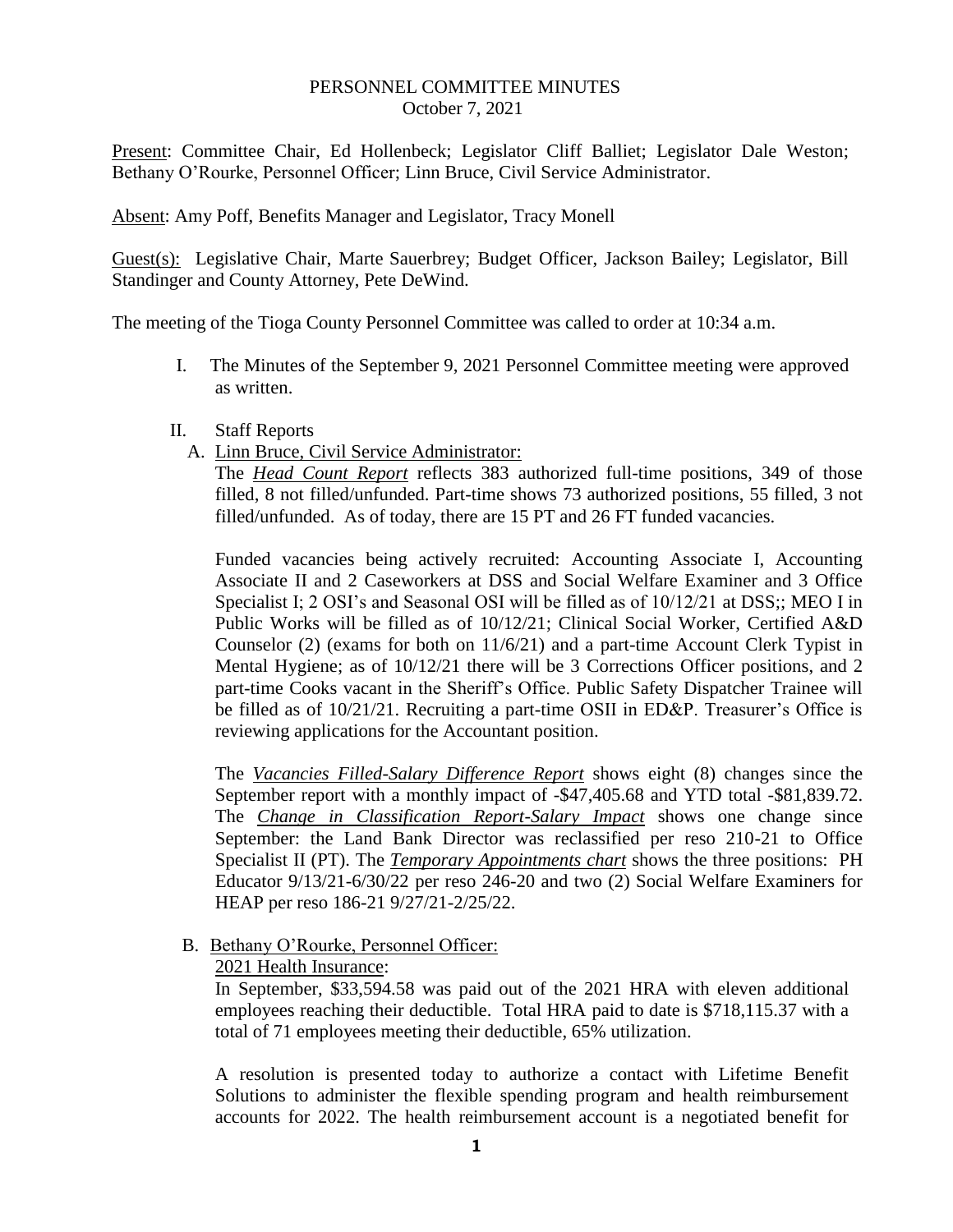CSEA. The flexible spending program is a contract benefit for all three unions. Current limit for the medical flex spending program is \$2750 for 2021, but the IRS has not yet officially announced maximum for 2022.

Bethany and Amy had their first phone conference call with United Healthcare (UHS) to discuss the transition of Medicare eligible retirees to UHC Medicare Advantage Plan as of January 1, 2022. We have started gathering the information that UHC will need. The first correspondence to retirees will be an announcement letter with instruction as to what to expect come January 2022 which will be mailed the week of October 18<sup>th</sup>.

# C. Bethany O'Rourke, Personnel Officer

# Budget Tracking Report:

 The budget tracking report as of the end of September was reviewed. We have collected \$2,160 (49.9%) of our projected revenue and spent 68.4% of our appropriations.

## III. Old Business:

# Medicare Eligible Retiree Health Insurance:

Resolution 199-21 was passed in September which authorized the Legislature to enter into a contract with UHC and change Tioga County Medicare eligible retiree's and eligible spouses' coverage to UHC Plan 1 effective January 1, 2022. As indicated above, Bethany and Amy had their first conference call with United Healthcare (UHS) to discuss the transition of Medicare eligible retirees to UHC Medicare Advantage Plan 1. Bethany indicated that they will work diligently to make sure retirees get all their questions answered.

# CSEA Negotiations:

A tentative agreement has been reached with CSEA. The membership will vote next week and hopefully ratify so we can bring a resolution forward in November.

# TCLEA Negotiations:

The first meeting was held at the end of September. A second meeting was scheduled for the end of October; however, they submitted a request for substantial historical information that Bethany is not able to gather and provide by that meeting, so it has been postponed.

IV. New Business:

Annual Civil Service Training Conference October  $17<sup>th</sup> - 20<sup>th</sup>$ . This conference is normally held in June but was postponed to October. Bethany will be attending.

3<sup>rd</sup> Quarter Exit Interview Report: The Exit Interview report was distributed for review. The report and questionnaires were sent to the appropriate Committee Chairs and Department Heads.